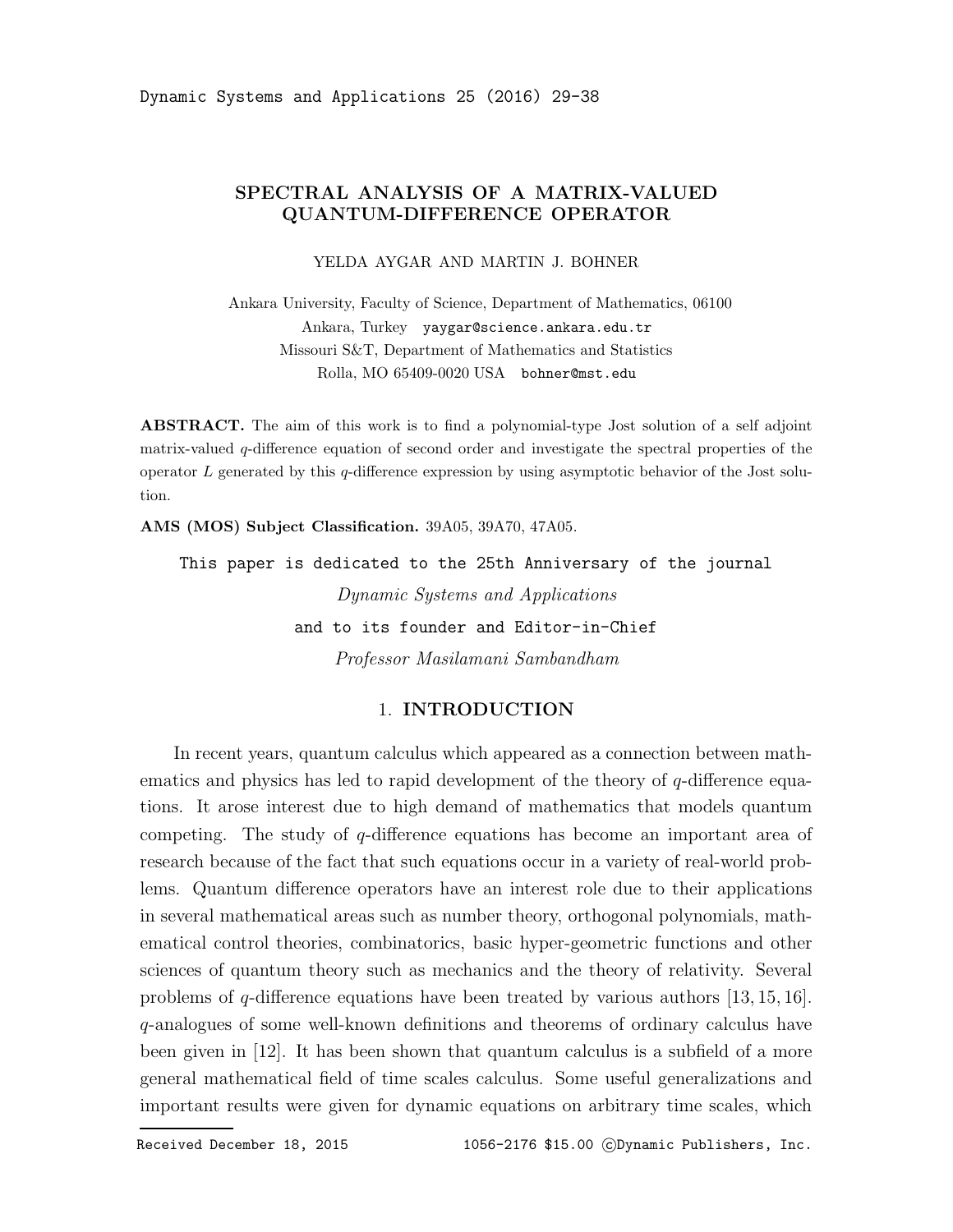contain q-difference equations as a special case in [7, 8]. Also, spectral analysis of non-selfadjoint q-difference equations has been investigated in  $[1, 2, 5, 6]$  using the analytical properties of the Jost solutions. But spectral analysis of matrix-valued q-difference equations including a polynomial type Jost solution has not been investigated yet. For related results concerning standard Jacobi matrix theory, we refer the reader to  $[9, 10]$ .

Hereafter, we are concerned with a specific time scale called the  $q$ -time scale defined as follows:

$$
q^{\mathbb{N}_0}:=\left\{q^n:n\in\mathbb{N}_0\right\},
$$

where  $q > 1$  and  $\mathbb{N}_0$  denotes the set of nonnegative integers. Let us introduce the Hilbert space  $\ell_2(q^{\mathbb{N}}, \mathbb{C}^m)$  consisting of all vector sequences

$$
y=\left\{y(t)\in\mathbb{C}^m: t\in q^{\mathbb{N}}\right\}
$$

such that  $\sum_{t \in q^{\mathbb{N}}} \|y(t)\|_{\mathbb{C}^m}^2 \mu(t) < \infty$  with the inner product

$$
\langle y,z\rangle_q:=\sum_{t\in q^{\mathbb{N}}}{(y(t),z(t))_{\mathbb{C}^m}\,\mu(t)},
$$

where  $\mathbb{C}^m$  is m-dimensional  $(m < \infty)$  Euclidean space and  $\mu(t) = (q-1)t$  for all  $t \in q^{\mathbb{N}}$ .  $\|\cdot\|_{\mathbb{C}^m}$  and  $(\cdot,\cdot)_{\mathbb{C}^m}$  denote the norm and inner product in  $\mathbb{C}^m$ , respectively. Furthermore, we denote by L the q-difference operator generated in  $\ell_2(q^{\mathbb{N}}, \mathbb{C}^m)$  by the q-difference expression

$$
(ly)(t) := qA(t)y(qt) + B(t)y(t) + A\left(\frac{t}{q}\right)y\left(\frac{t}{q}\right), \quad t \in q^{\mathbb{N}},
$$

and the boundary condition  $y(1) = 0$ , where  $A(t)$ ,  $t \in q^{\mathbb{N}_0}$  and  $B(t)$ ,  $t \in q^{\mathbb{N}}$  are linear operators (matrices) acting in  $\mathbb{C}^m$ . Throughout the paper, we will assume that  $A(t)$ is invertible,  $A(t) = A^*(t)$  for all  $t \in q^{\mathbb{N}_0}$  and  $B(t) = B^*(t)$  for all  $t \in q^{\mathbb{N}}$ , where  $*$ denotes the adjoint operator. Note that we can also define the operator  $L$  using the infinite matrix

$$
J = \begin{pmatrix} B(q) & qA(q) & 0 & 0 & 0 & \cdots \\ A(q) & B(q^2) & qA(q^2) & 0 & 0 & \cdots \\ 0 & A(q^2) & B(q^3) & qA(q^3) & 0 & \cdots \\ \cdots & \cdots & \cdots & \cdots & \cdots & \cdots \end{pmatrix},
$$

where 0 is the zero operator in  $\mathbb{C}^m$ . It is clear that L is self adjoint in  $\ell_2(q^{\mathbb{N}}, \mathbb{C}^m)$ . Related to the operator  $L$ , we will consider the matrix  $q$ -difference equation of second order

(1.1) 
$$
qA(t)y(qt) + B(t)y(t) + A\left(\frac{t}{q}\right)y\left(\frac{t}{q}\right) = \lambda y(t), \quad t \in q^{\mathbb{N}}.
$$

The paper is organized as follows: In Section 2, we find a polynomial-type Jost solution of (1.1) and investigate analytical properties and asymptotic behavior of this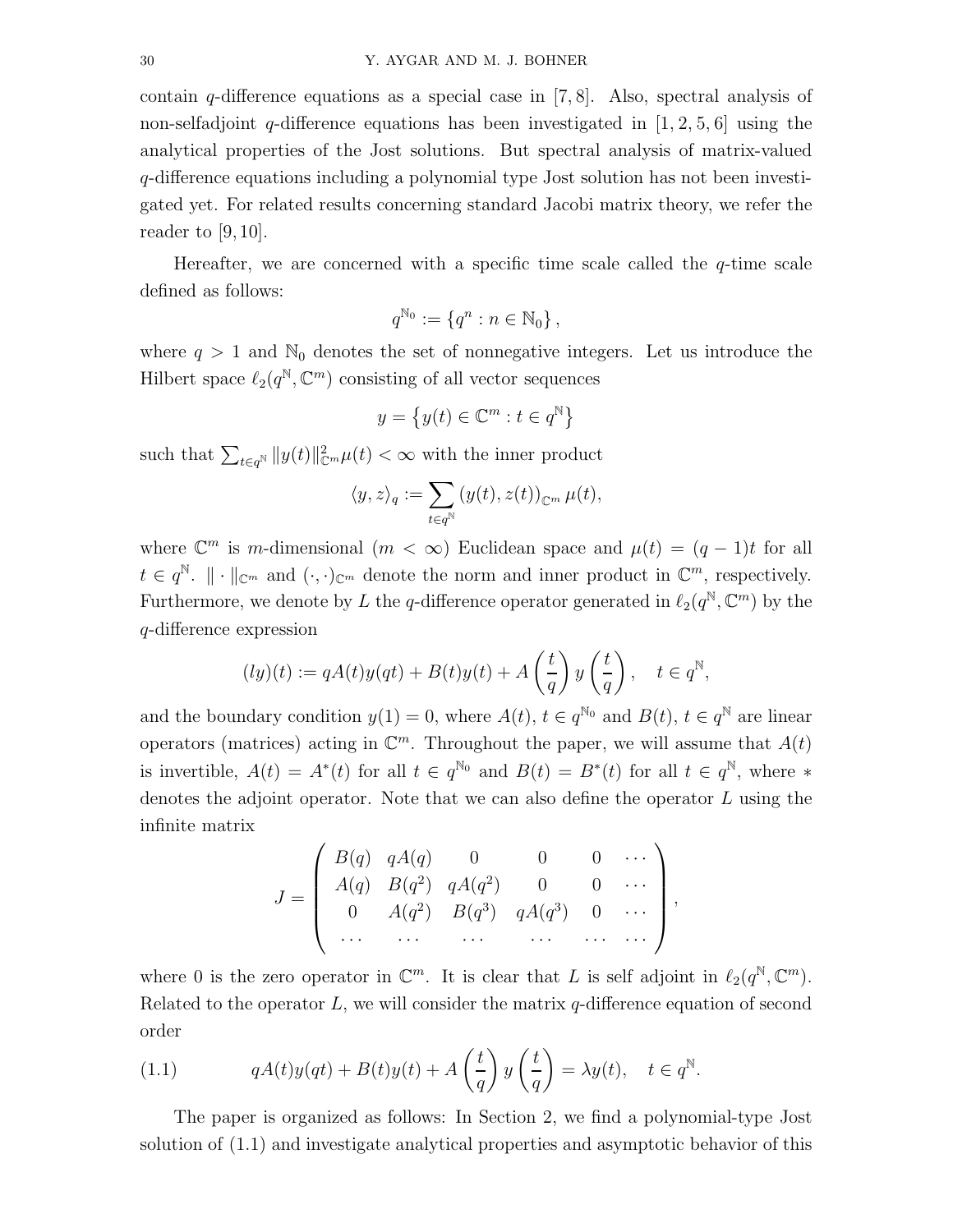solution. In Section 3, we get that the continuous spectrum of L is  $[-2\sqrt{q}, 2\sqrt{q}]$ , and L has at most finitely many simple real eigenvalues. The purpose of this paper is to extend some results for matrix difference equation obtained in [4] to the case of q-difference equations.

# 2. JOST SOLUTION OF  $(ly)(t) = \lambda y(t)$

We assume that the matrix sequences  $\{A(t)\}\$  and  $\{B(t)\}, t \in q^{\mathbb{N}}\$  satisfy

(2.1) 
$$
\sum_{t \in q^{\mathbb{N}}} (||I - A(t)|| + ||B(t)||) < \infty,
$$

where  $\|\cdot\|$  denotes the matrix norm in  $\mathbb{C}^m$  and I is the identity matrix. Let  $E(\cdot, z)$ denote the bounded matrix solution of the equation

(2.2) 
$$
qA(t)y(qt) + B(t)y(t) + A\left(\frac{t}{q}\right)y\left(\frac{t}{q}\right) = \sqrt{q}(z+z^{-1})y(t), \quad t \in q^{\mathbb{N}},
$$

satisfying the condition

(2.3) 
$$
\lim_{t \to \infty} E(t, z) z^{-\frac{\ln t}{\ln q}} \sqrt{\mu(t)} = I, \quad z \in D_0 := \{ z \in \mathbb{C} : |z| = 1 \}.
$$

The solution  $E(\cdot, z)$  is called the Jost solution of (2.2). The following theorem establishes the existence of the Jost solution under the condition (2.1).

**Theorem 2.1.** Assume (2.1). Let the solution  $E(\cdot, z)$  be the Jost solution of (2.2). Then  $E(\cdot, z)$  exists and is given by

(2.4) 
$$
E(t,z) = \frac{z^{\frac{\ln t}{\ln q}}}{\sqrt{\mu(t)}} I + \sum_{s \in [qt,\infty) \cap q^{\mathbb{N}}} \sqrt{\frac{s}{qt}} \frac{z^{\frac{\ln s - \ln t}{\ln q}} - z^{\frac{\ln t - \ln s}{\ln q}}}{z - z^{-1}} H(s),
$$

where

$$
H(s) := \left[I - A\left(\frac{s}{q}\right)\right]E\left(\frac{s}{q}, z\right) - B(s)E(s, z) + q[I - A(s)]E(qs, z).
$$

Proof. From (2.2), we get that

(2.5) 
$$
E\left(\frac{t}{q}\right) + qE(qt) - \sqrt{q}(z+z^{-1})E(t) = H(t).
$$

Since  $\frac{z^{\frac{\ln t}{\ln q}}}{\sqrt{\mu(t)}}I$  and  $\frac{z^{-\frac{\ln t}{\ln q}}}{\sqrt{\mu(t)}}I$  are linearly independent solutions of the homogeneous equation

$$
E\left(\frac{t}{q}\right) + qE(qt) - \sqrt{q}(z+z^{-1})E(t) = 0,
$$

we obtain the general solution of (2.5) as

(2.6)  

$$
E(t,z) = \frac{z^{\frac{\ln t}{\ln q}}}{\sqrt{\mu(t)}} \alpha + \frac{z^{-\frac{\ln t}{\ln q}}}{\sqrt{\mu(t)}} \beta + \sum_{s \in [qt,\infty) \cap q^{\mathbb{N}}} \sqrt{\frac{\mu(s)}{q}} \frac{1}{\sqrt{\mu(t)}} \frac{z^{\frac{\ln s - \ln t}{\ln q}} - z^{\frac{\ln t - \ln s}{\ln q}}}{z - z^{-1}} H(s),
$$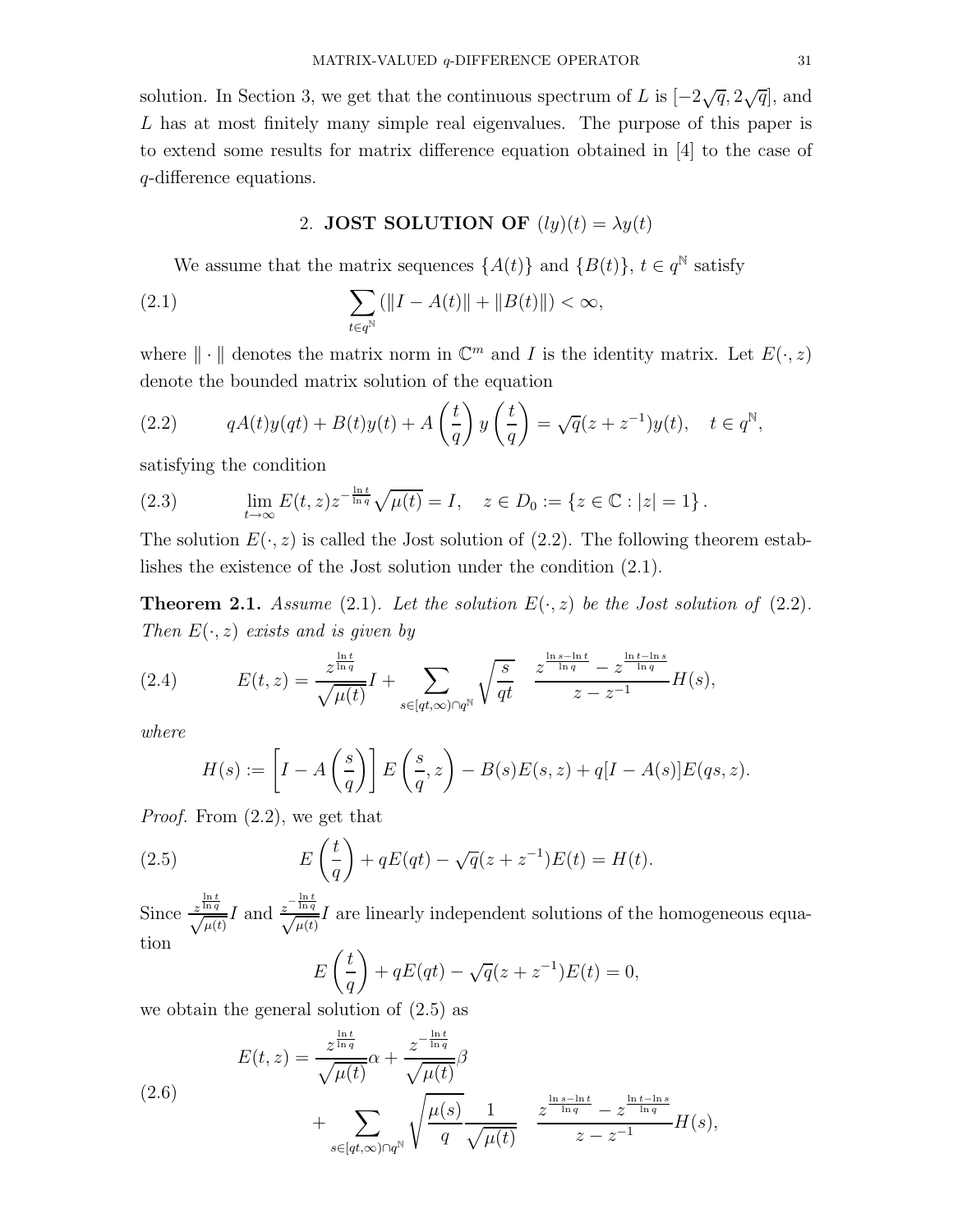by using the method of variation of parameters, where  $\alpha$  and  $\beta$  are constants in  $\mathbb{C}^m$ . Using (2.3) and (2.6), we find  $\alpha = I$  and  $\beta = 0$ . This shows  $E(t, z)$  satisfies (2.4). Since the series in (2.4) is convergent under assumption (2.1),  $E(\cdot, z)$  exists.  $\Box$ 

**Theorem 2.2.** Assume (2.1). Then the Jost solution  $E(\cdot, z)$ , has a representation

(2.7) 
$$
E(t,z) = T(t) \frac{z^{\frac{\ln t}{\ln q}}}{\sqrt{\mu(t)}} \left( I + \sum_{r \in q^{\mathbb{N}}} K(t,r) z^{\frac{\ln r}{\ln q}} \right), \quad t \in q^{\mathbb{N}_0},
$$

where  $z \in D_0$ ,  $T(t)$  and  $K(t, r)$  are expressed in terms of  $\{A(t)\}\$  and  $\{B(t)\}\$ .

*Proof.* Substituting  $E(\cdot, z)$  defined by (2.7) into (2.2), we obtain

$$
qA(t)T(qt) \frac{z^{\frac{\ln qt}{\ln q}}}{\sqrt{\mu(qt)}} + qA(t)T(qt) \frac{z^{\frac{\ln qt}{\ln q}}}{\sqrt{\mu(qt)}} \sum_{r \in q^{\mathbb{N}}} K(t,r) z^{\frac{\ln r}{\ln q}}
$$
  
+ 
$$
A\left(\frac{t}{q}\right)T\left(\frac{t}{q}\right) \frac{z^{\frac{\ln \frac{t}{q}}{\ln q}}}{\sqrt{\mu(\frac{t}{q})}} + A\left(\frac{t}{q}\right)T\left(\frac{t}{q}\right) \frac{z^{\frac{\ln \frac{t}{q}}{\ln q}}}{\sqrt{\mu(\frac{t}{q})}} \sum_{r \in q^{\mathbb{N}}} K\left(\frac{t}{q},r\right) z^{\frac{\ln r}{\ln q}}
$$
  
= 
$$
\sqrt{q}(z+z^{-1})\alpha(t) \frac{z^{\frac{\ln t}{\ln q}}}{\sqrt{\mu(t)}} + \sqrt{q}(z+z^{-1})\alpha(t) \frac{z^{\frac{\ln t}{\ln q}}}{\sqrt{\mu(t)}} \sum_{r \in q^{\mathbb{N}}} K(t,r) z^{\frac{\ln r}{\ln q}}
$$

and

$$
T(t) = \prod_{p \in [t,\infty) \cap q^{\mathbb{N}}} [A(p)]^{-1},
$$
  
\n
$$
K(t,q) = -\frac{1}{\sqrt{q}} \sum_{p \in [qt,\infty) \cap q^{\mathbb{N}}} T^{-1}(p)B(p)T(p),
$$
  
\n
$$
K(t,q^2) = -\frac{1}{\sqrt{q}} \sum_{p \in [qt,\infty) \cap q^{\mathbb{N}}} T^{-1}(p)B(p)T(p)K(p,q)
$$
  
\n
$$
+ \sum_{p \in [qt,\infty) \cap q^{\mathbb{N}}} T^{-1}(p) \left[ I - A^2(p) \right] T(p),
$$

$$
K(t, rq^2) = K(qt, r) + \sum_{p \in [qt, \infty) \cap q^{\mathbb{N}}} T^{-1}(p) \left[ I - A^2(p) \right] T(p) K(qp, r)
$$

$$
- \frac{1}{\sqrt{q}} \sum_{p \in [qt, \infty) \cap q^{\mathbb{N}}} T^{-1}(p) B(p) T(p) K(p, qr),
$$

for  $r \in q^{\mathbb{N}}$  and  $t \in q^{\mathbb{N}_0}$ . Due to the condition  $(2.1)$  the infinite product and the series in  $K(t, r)$  are absolutely convergent.  $\Box$ 

In the following, we will assume that the matrix sequences  $\{A(t)\}\$ and  $\{B(t)\}\$ ,  $t \in q^{\mathbb{N}}$  satisfy

(2.8) 
$$
\sum_{t \in q^{\mathbb{N}}} \frac{\ln t}{\ln q} (\|I - A(t)\| + \|B(t)\|) < \infty.
$$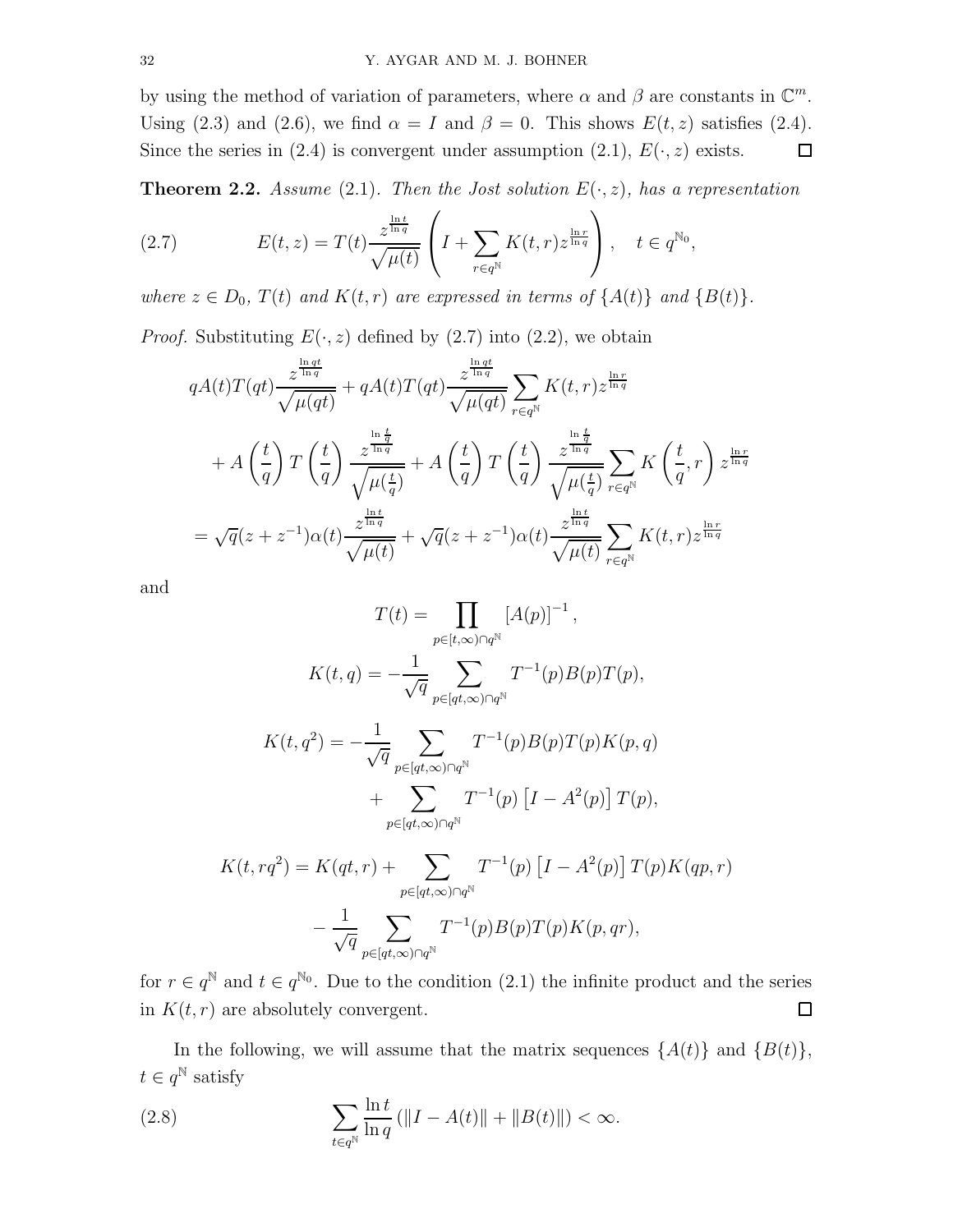**Theorem 2.3.** Under the condition (2.8), the Jost solution  $E(\cdot, z)$  has an analytic continuation from  $D_0$  to  $\{z \in \mathbb{C} : |z| < 1\} \setminus \{0\}.$ 

*Proof.* By using induction and the equalities for  $K(t, r)$  given in Theorem 2.2, we obtain

(2.9) 
$$
||K(t,r)|| \leq C \sum_{p \in \left[tq^{\lfloor \frac{\ln r}{2\ln q} \rfloor}, \infty\right) \cap q^{\mathbb{N}}} (||I - A(p)|| + ||B(p)||),
$$

where  $\frac{\ln r}{2 \ln r}$  $\frac{\ln r}{2 \ln q}$  is the integer part of  $\frac{\ln r}{2 \ln q}$  and  $C > 0$  is a constant. From (2.9), we get that the series in (2.7) is absolutely convergent in  $D := \{z \in \mathbb{C} : |z| \leq 1\} \setminus \{0\}$ . This shows that  $E(\cdot, z)$  has an analytic continuation from  $D_0$  to  $\{z \in \mathbb{C} : |z| < 1\} \setminus \{0\}$ .  $\Box$ 

Note that  $(2.8)$  implies  $(2.1)$ . For the inequality  $(2.9)$ , condition  $(2.1)$  is enough, but for analytic continuation, we need condition (2.8).

Theorem 2.4. Under the condition (2.8), the Jost solution satisfies the following asymptotic equation for  $z \in D$ :

(2.10) 
$$
E(t,z) = \frac{z^{\frac{\ln t}{\ln q}}}{\sqrt{\mu(t)}} (I + o(1)), \quad t \to \infty.
$$

*Proof.* Using the definition of  $T(t)$ , (2.8), and (2.9), we can write

$$
\lim_{t \to \infty} T(t) = I
$$

and

(2.12) 
$$
\sum_{r \in q^{\mathbb{N}}} K(t, r) z^{\frac{\ln r}{\ln q}} = o(1), \quad z \in D, \quad t \to \infty.
$$

From  $(2.7)$ ,  $(2.11)$ , and  $(2.12)$ , we get  $(2.10)$ .

#### 3. CONTINUOUS AND DISCRETE SPECTRUM OF L

Let  $L_0$  and  $L_1$  denote the q-difference operators generated in  $\ell_2(q^{\mathbb{N}}, \mathbb{C}^m)$  by the q-difference expressions

$$
(l_0y)(t) = qy(qt) + y\left(\frac{t}{q}\right)
$$

and

$$
(l_1y)(t) = q [A(t) - I] y(qt) + B(t)y(t) + \left[ A\left(\frac{t}{q}\right) - I \right] y \left(\frac{t}{q}\right)
$$

with the boundary condition  $y(1) = 0$ , respectively. It is clear that  $L = L_0 + L_1$ .

**Lemma 3.1.** The operator  $L_0$  is self adjoint.

 $\Box$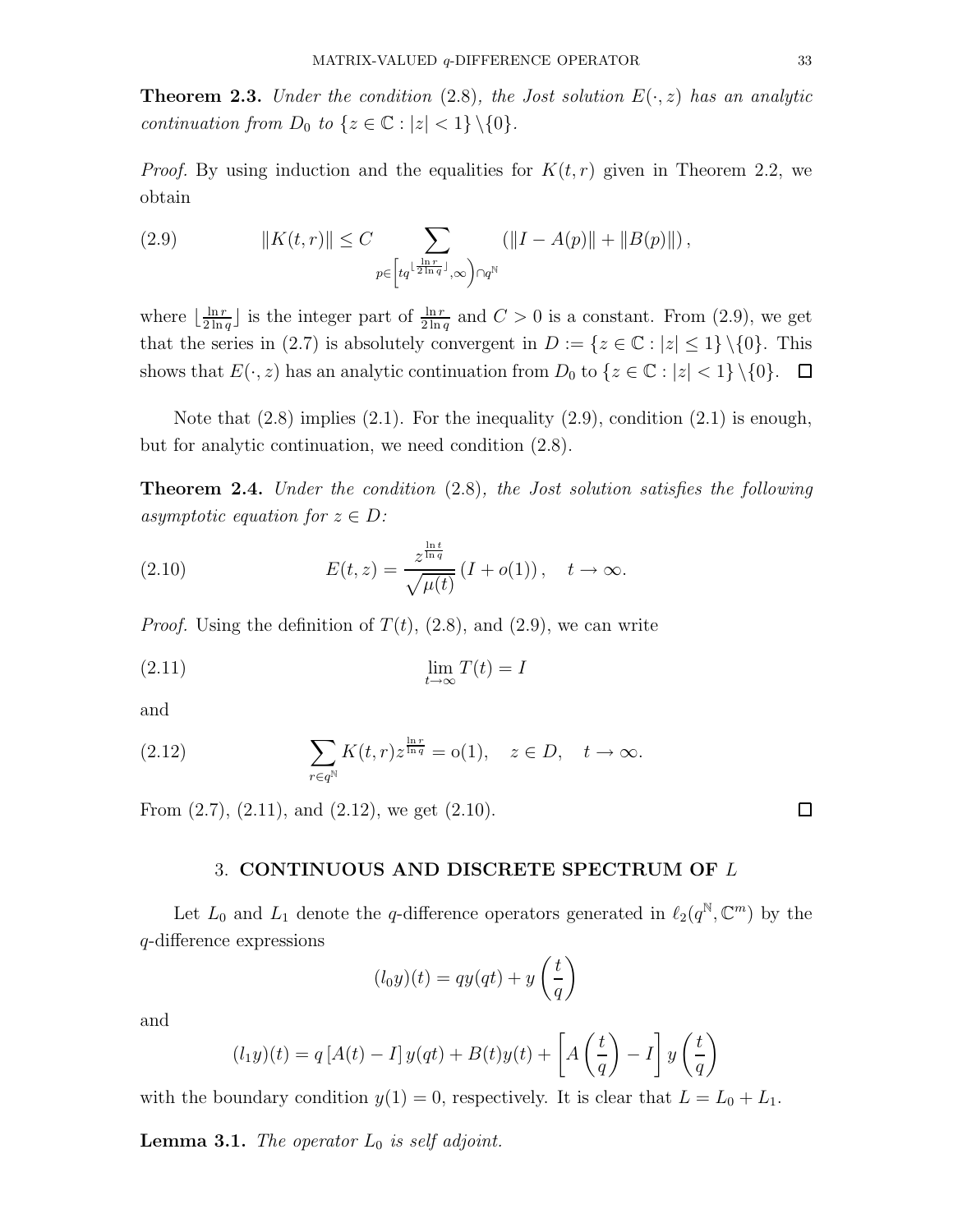*Proof.* For all  $y \in \ell_2(q^{\mathbb{N}}, \mathbb{C}^m)$ , we can write

$$
||L_0y||_q \leq 2\sqrt{q}||y||_q,
$$

so  $L_0$  is bounded in the Hilbert space  $\ell_2(q^{\mathbb{N}}, \mathbb{C}^m)$ . Since

$$
\langle l_0 y, z \rangle_q = \sum_{t \in q^{\mathbb{N}}} \mu(t) \left( l_0 y(t), z(t) \right)_{\mathbb{C}^m}
$$
  
= 
$$
\sum_{t \in q^{\mathbb{N}}} \mu(t) (z(t))^* \left( q y(qt) + y \left( \frac{t}{q} \right) \right)
$$
  
= 
$$
\sum_{t \in q^{\mathbb{N}}} \mu(t) \left( q z(qt) + z \left( \frac{t}{q} \right) \right)^* y(t) = \langle y, l_0 z \rangle_q,
$$

 $L_0$  is a symmetric operator in  $l_2(q^{\mathbb{N}}, \mathbb{C}^m)$ , i.e.,  $L_0$  is self adjoint.

It is easy to see that  $L_0$  has no eigenvalues, so the spectrum of the operator  $L_0$ consists only of its continuous spectrum on the real axis. Since  $L_0$  is self adjoint and bounded in the Hilbert space  $\ell_2(q^{\mathbb{N}}, \mathbb{C}^m)$ , its spectrum is on the real axis and in the interval  $[-n, N]$ , where

$$
n = \inf_{\|u\|_q = 1} \langle L_0 u, u \rangle_q, \quad N = \sup_{\|u\|_q = 1} \langle L_0 u, u \rangle_q
$$

for all  $u \in \ell_2(q^{\mathbb{N}}, \mathbb{C}^m)$  [14]. First, we find that  $n = -2\sqrt{q}$  and  $N = 2\sqrt{q}$ . Then we get  $\lambda = N + r \in \rho(L_0)$  and  $\lambda = n - r \in \rho(L_0)$ , where  $r > 0$ ,  $\rho(L_0)$  is resolvent set of the operator  $L_0$ , i.e.,  $\rho(L_0) = \mathbb{C} \setminus \sigma(L_0)$  and  $\sigma(L_0)$  is the spectrum of the operator  $L_0$ . Finally, we obtain that  $\pm 2\sqrt{q} \in \sigma(L_0)$ . So we can write

$$
\sigma(L_0) = \sigma_{\rm c}(L_0) = [-2\sqrt{q}, 2\sqrt{q}].
$$

Another way of finding the continuous spectrum of the operator  $L_0$  is given in [1].

**Theorem 3.2.** Assume (2.8). Then  $\sigma_c(L) = [-2\sqrt{q}, 2\sqrt{q}]$ .

*Proof.* From (2.8), it can be easily seen that  $L_1$  is a compact operator in  $\ell_2(q^{\mathbb{N}}, \mathbb{C}^m)$ . Since  $L = L_0 + L_1$  and  $L_0 = L_0^*$ , we get

$$
\sigma_{\rm c}(L_0)=\sigma_{\rm c}(L)=[-2\sqrt{q},2\sqrt{q}]
$$

from Weyl's theorem of a compact perturbation [11, p. 13].

Since the operator L is self adjoint, the eigenvalues of L are real. Let  $a(z) :=$  $\det E(1, z)$  for all  $z \in D$ , where  $E(1, z)$  denotes the Jost function of L. From the definition of the eigenvalues, we obtain that

$$
\sigma_{\rm d}(L) = \left\{ \lambda \in \mathbb{R} : \ \lambda = \sqrt{q}(z + z^{-1}), \ z \in (-1,0) \cup (0,1), \ a(z) = 0 \right\},\
$$

口

口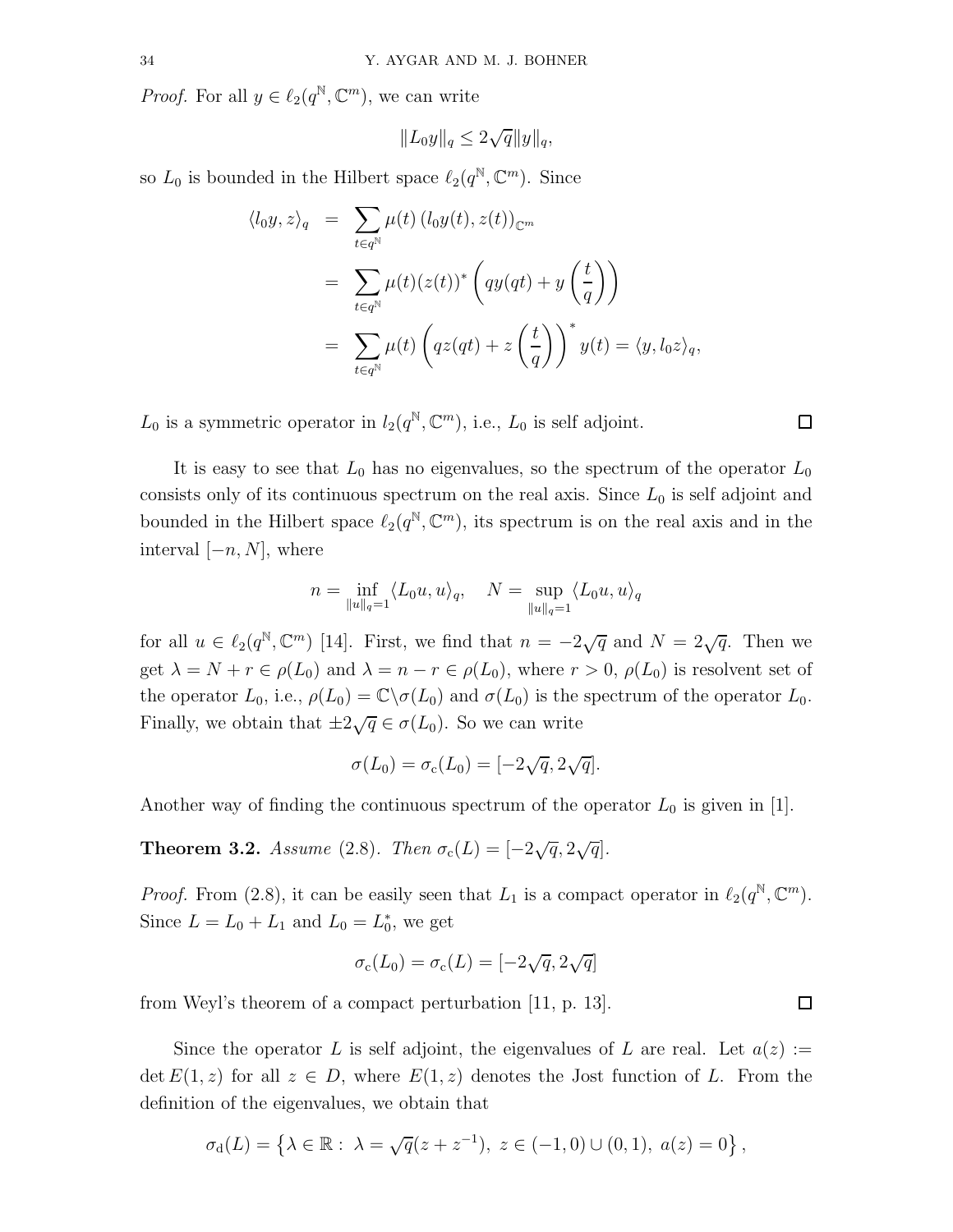where  $\sigma_d(L)$  denotes the set of all eigenvalues of L.  $\sigma_d(L)$  and  $\sigma_c(L)$  are separated sets, so we can write

$$
\sigma_{\mathbf{d}}(L) \subset (-\infty, -2\sqrt{q}) \cup (2\sqrt{q}, \infty).
$$

**Definition 3.3.** The multiplicity of a zero of the function  $a(z)$  is called the multiplicity of the corresponding eigenvalue of L.

**Theorem 3.4.** Assume  $(2.8)$ . Then the operator L has at most finitely many simple real eigenvalues.

*Proof.* Let  $J_1^{(k)}$  and  $J_2^{(k)}$  denote the matrices

 $\epsilon$ 

$$
(J_1^{(k)})_{ij} = \begin{cases} B(q^i) & \text{if } 1 \le i = j \le k \\ q(A(q^i) - I) & \text{if } j = i + 1, \quad 1 \le i \le k \\ A(q^{i-1}) - I & \text{if } j = i - 1, \quad 2 \le i \le k \\ 0 & \text{otherwise,} \end{cases}
$$

$$
(J_2^{(k)})_{ij} = \begin{cases} B(q^i) & \text{if } i = j \ge k+1 \\ qA(q^i) & \text{if } j = i+1, i \ge k+1 \\ A(q^{i-1}) & \text{if } j = i-1, i \ge k+1 \\ qI & \text{if } j = i+1, 1 \le i < k+1 \\ I & \text{if } j = i-1, 2 \le i < k+1 \\ 0 & \text{otherwise.} \end{cases}
$$

It is clear that  $J = J_1^{(k)} + J_2^{(k)}$  $L_2^{(k)}$ . We denote by  $L_1^{(k)}$  $_1^{(k)}$  and  $L_2^{(k)}$  $2^{k}$  self adjoint operators generated in  $\ell_2(q^{\mathbb{N}}, \mathbb{C}^m)$  by  $J_1^{(k)}$  and  $J_2^{(k)}$  $2^{(k)}$ , respectively. Thus, we can write  $L =$  $L_1^{(k)}+L_2^{(k)}$  $\mathcal{L}_2^{(k)}$ , and for sufficiently large k the operator  $L_2^{(k)}$  has no eigenvalues. Because under the condition (2.8),  $A(q^k) \to I$ ,  $B(q^k) \to 0$  for  $k \to \infty$ , and the Jost solution of the equation

$$
L_2^{(k)}y = \sqrt{q}(z + z^{-1})y
$$

satisfies

(3.1) 
$$
E^{(k)}(t,z) = \frac{z^{\frac{\ln t}{\ln q}}}{\sqrt{\mu(t)}} (I + o(1)), \quad t \in q^{\mathbb{N}_0}.
$$

From the equation (3.1), we obtain  $E^{(k)}(1, z) = \frac{I}{\sqrt{q-1}} + o(1)$ , i.e.,

$$
\det E^{(k)}(1,z) \neq 0,
$$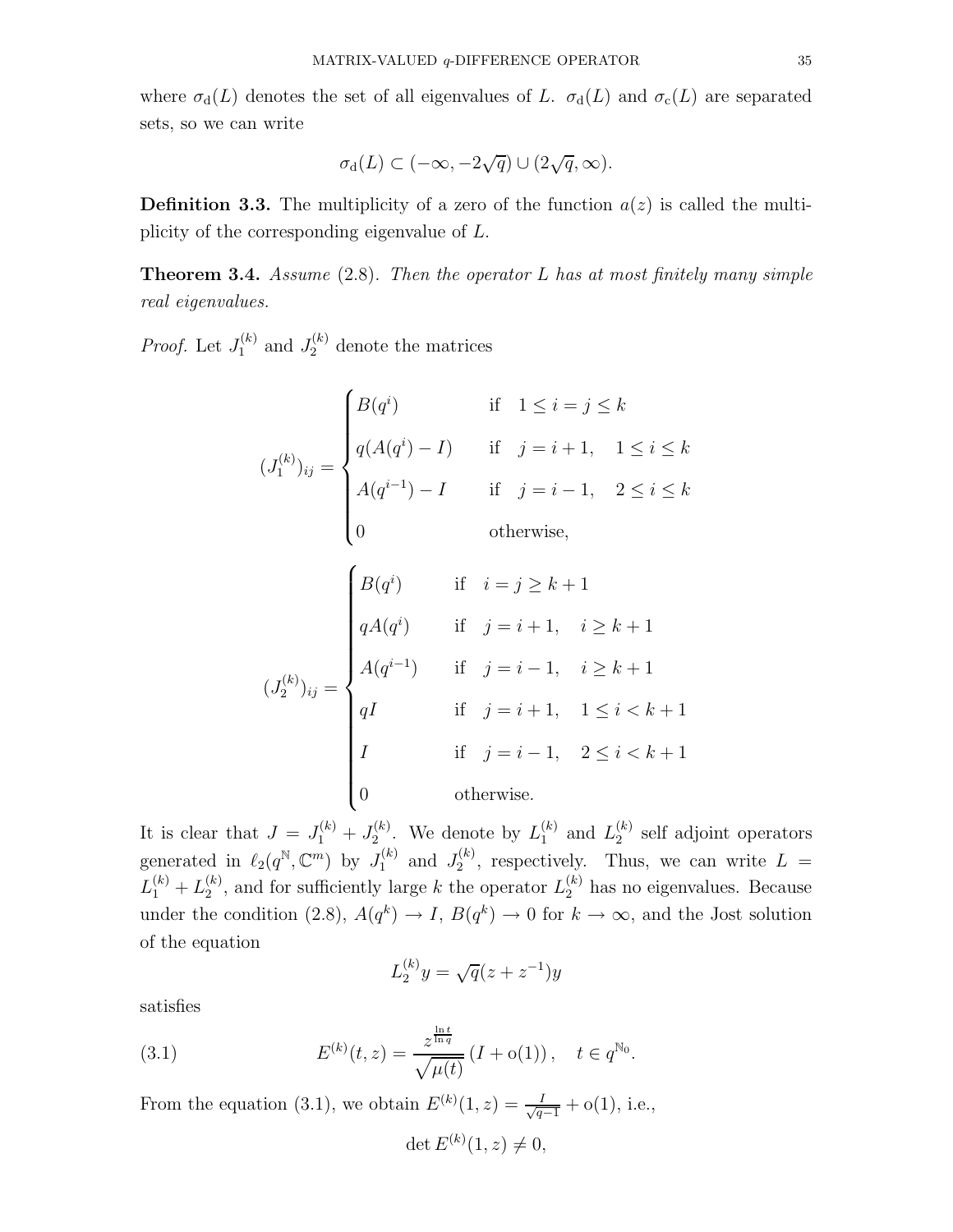and this gives that  $L_2^{(k)}$  has no eigenvalues. Also  $L_2^{(k)}$  has continuous spectrum filling the segment  $[-2\sqrt{q}, 2\sqrt{q}]$  (see Theorem 3.2). On the other hand, the operator  $L_1^{(k)}$  $j^{(\kappa)}$  is a finite-dimensional self adjoint operator. From the theorem of decomposition of linear operators [11, Theorem 12], we get that  $L$  has at most finitely many real eigenvalues. If we obtain that the zeros of the function  $a(z)$  are simple, we will complete the proof.

Let  $z_0$  be one of the zeros of  $a(z)$ . Now we show that

$$
\frac{\mathrm{d}}{\mathrm{d}z}a(z)\mid_{z_0}\neq 0.
$$

Hence  $a(z_0) = \det E(1, z_0) = 0$ , there is a non-zero vector u such that  $E(1, z_0)u = 0$ (see [3]). As we know,  $E(t, z)$  is the Jost solution of (2.2), i.e.,

(3.2) 
$$
qA(t)E(qt, z) + B(t)E(t, z) + A\left(\frac{t}{q}\right)E\left(\frac{t}{q}, z\right) = \sqrt{q}(z + z^{-1})E(t, z).
$$

Differentiating  $(3.2)$  with respect to z, we have

(3.3) 
$$
qA(t)\frac{d}{dz}E(qt, z) + B(t)\frac{d}{dz}E(t, z) + A\left(\frac{t}{q}\right)\frac{d}{dz}E\left(\frac{t}{q}, z\right)
$$

$$
= \sqrt{q}(z + z^{-1})\frac{d}{dz}E(t, z) + \sqrt{q}(1 - z^{-2})E(t, z).
$$

If we take the conjugate complex of (3.3), then we get

(3.4) 
$$
q \left[ \frac{d}{dz} E(qt, z) \right]^* A^*(t) + \left[ \frac{d}{dz} E(t, z) \right]^* B^*(t) + \left[ \frac{d}{dz} E\left(\frac{t}{q}, z\right) \right]^* A^*\left(\frac{t}{q}\right)
$$

$$
= \sqrt{q} (\overline{z + z^{-1}}) \left[ \frac{d}{dz} E(t, z) \right]^* + \sqrt{q} (\overline{1 - z^{-2}}) E^*(t, z).
$$

Multiplying (3.2) by  $\left[\frac{d}{dz}E(t,z)\right]^*$  on the left-hand side and (3.4) by  $E(t,z)$  on the right-hand side, then subtracting the resulting equations, we obtain

(3.5)  
\n
$$
q \left[ \frac{d}{dz} E(t, z) \right]^* A(t) E(qt, z) - q \left[ \frac{d}{dz} E(qt, z) \right]^* A(t) E(t, z)
$$
\n
$$
+ \left[ \frac{d}{dz} E(t, z) \right]^* A \left( \frac{t}{q} \right) E \left( \frac{t}{q}, z \right) - \left[ \frac{d}{dz} E \left( \frac{t}{q}, z \right) \right]^* A \left( \frac{t}{q} \right) E(t, z)
$$
\n
$$
= \sqrt{q} \left[ z + z^{-1} - (\overline{z + z^{-1}}) \right] G(t, z) - \sqrt{q} (\overline{1 - z^{-2}}) F(t, z),
$$

where  $G(t, z) = \left[\frac{d}{dz}E(t, z)\right]^* E(t, z)$  and  $F(t, z) = E^*(t, z)E(t, z)$ . From (3.5), we get

(3.6)  
\n
$$
\left[\frac{d}{dz}E(q,z)\right]^* A(1)E(1,z) - \left[\frac{d}{dz}E(1,z)\right]^* A(1)E(q,z)
$$
\n
$$
= \sqrt{q}\left[(z+z^{-1}) - (\overline{z+z^{-1}})\right] \sum_{t \in q^{\mathbb{N}}} q^{\frac{\ln t}{\ln q} - 1} G(t,z)
$$
\n
$$
- \sqrt{q}(1-z^{-2}) \sum_{t \in q^{\mathbb{N}}} q^{\frac{\ln t}{\ln q} - 1} F(t,z).
$$